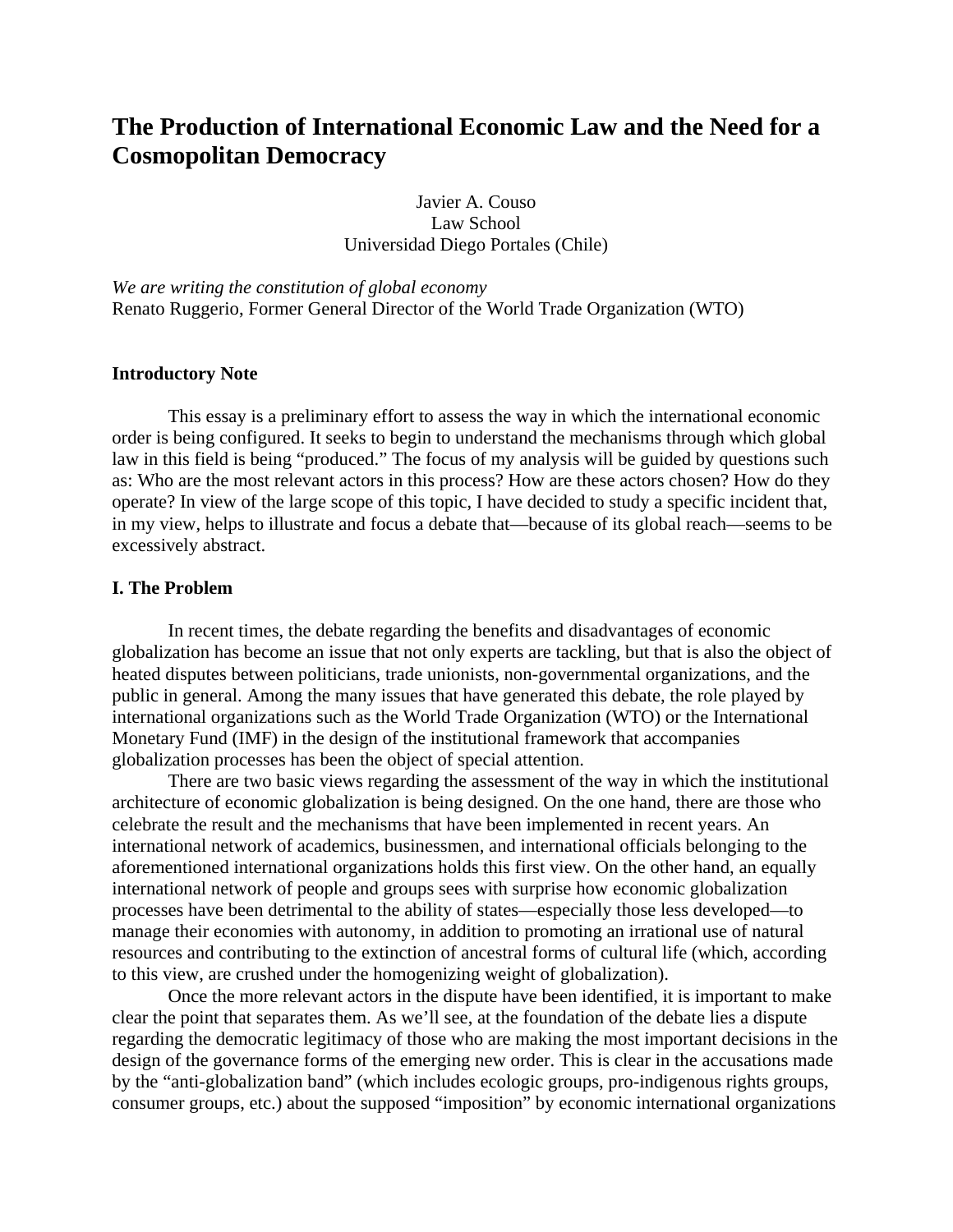of global norms that privilege commercial interests over other values such as environmental protection or labor standards aimed at protecting workers. This accusation is categorically rejected by the official representatives of governments and by the heads of the international organizations that coordinate this kind of meetings. They defend their actions and argue that economic globalization is an undisputable good (ultimately—they argue—it will benefit humanity as a whole because it will promote an international division of labor that will bring about more productivity and, consequently, more economic development and a reduction of poverty) and that the international agreements attacked by the "anti-globalization sectors" are reached by the direct representatives of the participating countries, so the charge of "imposition" loses much of its bite. Moreover—they add—the people who attend international meetings, such as the successive GATT "rounds" that led to the WTO and the following meetings of this organization, are government representatives who, in their majority, have a democratic legitimacy, in contrast to the non-governmental organizations leading street protests, which only represent specific interest groups and not necessarily the national interests at stake, even if the causes they advocate are highly commendable.

In light of these two radically different versions of the generation process of international commerce standards, it is important to assess if the critiques advanced by the anti-globalization groups are well founded. In this essay, I will particularly focus on the second set of objections raised by the anti-globalization sectors; that is to say, the "democratic deficit" affecting the design process of the normative structure accompanying economic globalization. In other words, I am interested in investigating the plausibility of the assertion that there is an "imposition" of international economic rules by the technocratic sectors leading the economies of the participating countries and the economic international organizations that support these processes. In the critics' view these technocratic sectors would be making decisions in the name of millions of people who ultimately will be affected by these processes.

In view of the extension of the problem I want to analyze and the difficulties inherent to this project (especially, if it is undertaken from a peripheral region as ours; that is to say, far away from the places where this type of processes happen), I have decided to study this problem through the analysis of an incident related to the production of the regulatory framework of global economy. The importance of this incident is made clear by the remarks of the former Director of the WTO that I have used as an opening epigraph for this essay, which were made on the occasion of the incident. The case I am referring to is the process whereby the Organization for Economic Cooperation and Development (OECD), which is the international body composed by the most developed countries of the world, tried to promote the adoption of a worldwide agreement on the protection of foreign investment known as the Multilateral Agreement on Investment (MAI). The MAI case is significant because it offers important keys to understanding the complex mechanisms that characterize these processes.

#### **II. The Multilateral Agreement on Investment (MAI)**

1

<sup>&</sup>lt;sup>1</sup> The member states are: United States, Germany, United Kingdom, France, Japan, Italy, Australia, Canada, Holland, Belgium, Luxembourg, Switzerland, Sweden, New Zealand, Norway, Spain, Portugal, Denmark, Austria, Finland, Ireland, Iceland, Greece, Mexico, Turkey, Poland, Korea, Check Republic, and Hungary.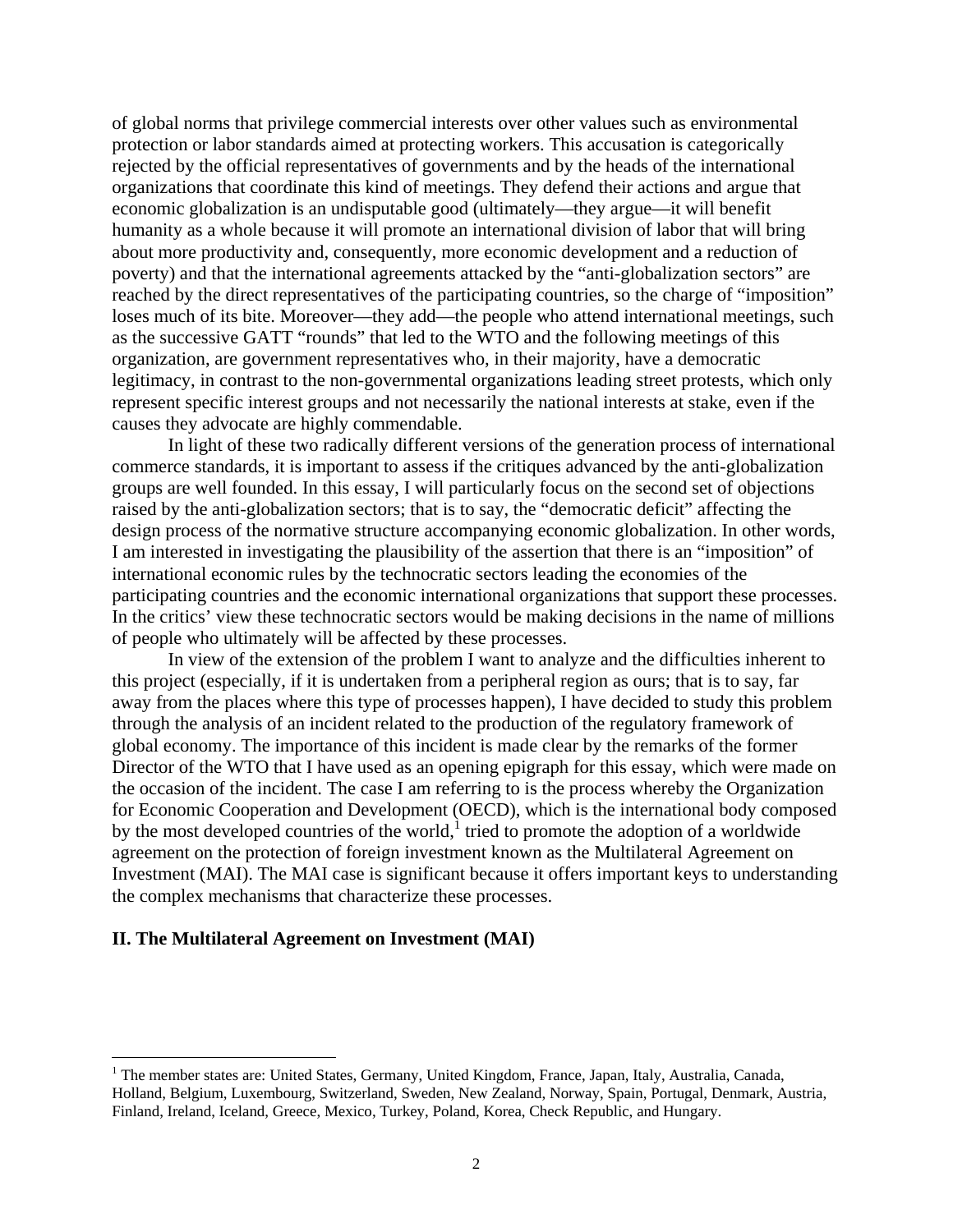In 1997, it became publicly known that the OECD was negotiating a multilateral agreement on foreign investment.<sup>2</sup> The MAI is an attempt to establish legislation of global reach providing the basic regulatory structure for foreign investment. The drafters of this initiative deemed it to be a *"necessary complement"* to the rules of international trade.3 The aim of the MAI was to provide new investors' rights and guarantees that should be respected by the nations receiving the investments. In the drafters' view, the new rules will lead to a heightened role of foreign investment in international economy.

 Among the provisions included in the draft of the MAI, there was a section concerning the protection of foreign investors against regulatory measures adopted by host countries causing economic losses. This clause, which established the prohibition of the so-called *"regulatory*  takings,"<sup>4</sup> represented a radical change in the traditional concepts of the takings constitutional doctrines of all the countries belonging to the OECD. In fact, as we will see, the incorporation of such an extreme view regarding takings law is really surprising. To be sure, the clause required host countries to compensate foreign corporations negatively affected by state regulations enacted for the protection of the environment, public health, or labor security. In fact, my interest in this topic stemmed from the surprise of seeing in the draft of an agreement for the universal treatment of foreign investment a doctrinal position that has generally been rejected by the countries that drafted the agreement and that specialized literature often deems to be too extreme. This led me to take seriously the possibility that something strange could be happening in the decision-making process of the regulatory framework of global economy. If something strange wasn't happening, how then was it possible that the OECD negotiators reached an agreement adopting a doctrine seen as extreme even in the United States, where the notion of *"regulatory takings"* originated?

 My interest was heightened when I noticed that not only something strange was happening, but that the radicalism of the adopted provisions led this project to its complete

 $2$  The negotiations leading to the MAI began in May 1995, when the OECD started its negotiations among representatives of the 29 members and a "group of experts" in international trade and investment. The writing of the draft was conducted in secret until 1997, when certain NGOs had access to a 145-page draft written by the negotiating team of the OECD. The NGOs denounced the content as a conspiracy of the rich nations and the international commercial community to *"discuss in private the terms of a global constitution giving huge preeminence to the rights of the investors over the rights of developing countries in issues related to the environment, health, and security."*

 $3$  The MAI began to be drafted almost at the same time that the WTO started its role as the organization in charge of the application of the rules protecting international trade. The OECD experts that started the negotiations of a multilateral agreement on foreign investment had the view that the MAI was a "necessary complement" to global trade, insofar as the distinction between "trade" and "investment" was being blurred because of the globalization of the economy.

<sup>&</sup>lt;sup>4</sup> The doctrine known as *"regulatory takings"* basically seeks to extend the logic of the doctrine on regular takings—which demands a compensation from the state when it takes private property; that is to say, when private ownership is transferred to the state—to cases in which the governmental regulation of the use of property has an adverse impact on private property. (A good discussion on the debate on "regulatory takings" may be found in Sax, 1964; Sax, 1971; Michelman, 1971 & 1988; Epstein, 1985; Siegan, 1980; Petersen, 1989; Fischel, 1996; and Coyle, 1993).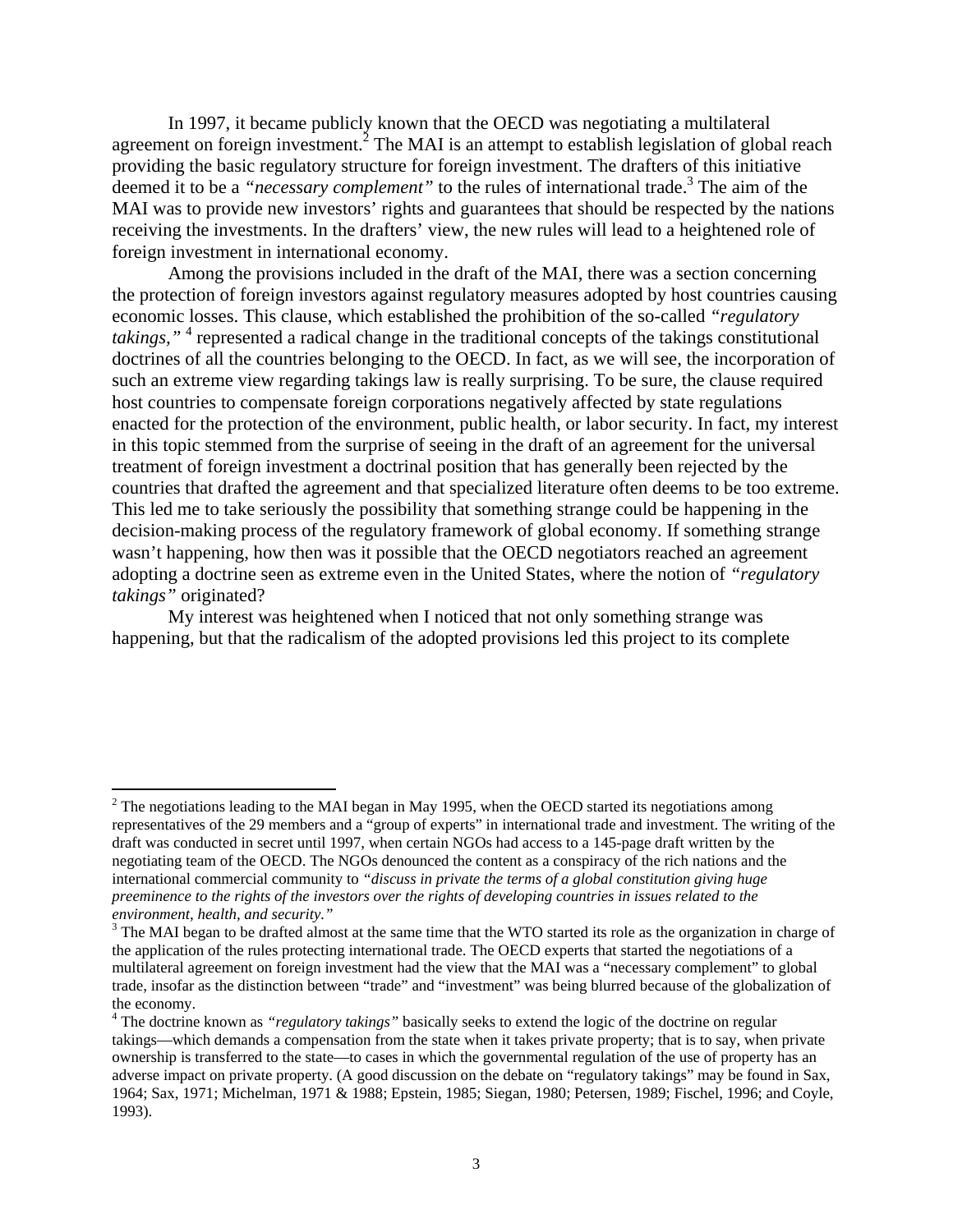failure.<sup>5</sup> To be sure, a consumer protection organization with an anti-globalization stance timely detected the project and led a campaign that was ultimately fatal for this initiative.<sup>6</sup>

 The rise and fall of the MAI therefore provides an interesting starting point to understanding how multilateral corporate interests, the discourse of the experts, and the international networks of NGOs combine in the complex world surrounding the making of international economic law.

 The structure of this essay is the following: I will first briefly analyze the relationship between economic globalization and law. Then, I will describe the drafting process of the MAI and I will analyze its takings clauses in order to support the argument that these clauses represented a radical innovation in the treatment of the relationship between state-regulation of the economy and private property rights. Finally, I will briefly reflect upon the challenges posed by current processes of global production of law to governance and the possibility of democracy.

#### **III. Globalization and Law**

 $\overline{a}$ 

 In recent years, the relationship between globalization and public policies has been the object of important academic attention (Reinecke, 1998). People who are interested in this topic usually study the limitations implied by economic interdependency for the domestic design of public policies, especially monetary, fiscal, and labor policies (Bauman, 1999; Gray, 1998; Held, 1995).<sup> $\bar{\tau}$ </sup> In spite of the ongoing debate concerning the extent and irreversibility of economic globalization processes and their contribution to the welfare of individuals (Kagan, 1998), few people dispute the fact that economic globalization has constrained the possibilities of action for the domestic design of public policies (Baker, Epstein & Pollin, 1998; Rodrik, 1996).

 An important aspect of globalization is law, insofar as public policies are often expressed in legal norms. In any case, it is usually understood that law plays a merely accessory role in these processes. This perspective, therefore, sees the globalization of law as a simple consequence of economic globalization (Shapiro, 1994). According to this view, the rise of an increasingly interdependent worldwide economy might have triggered the development of global laws. The argument goes on to assert that the revolutionary developments in communication and transportation technologies and the possibilities they created for a global production and exchange of goods and services would be the ultimate cause for the globalization of law. This view, however, is incomplete. Although the best communication technologies and the availability of better and cheaper transportation have indeed been necessary conditions for the globalization of the economy, they haven't been sufficient conditions to create a global economy that necessarily demands a set of rules operating as its structural background. In effect, just as

<sup>&</sup>lt;sup>5</sup> The MAI failed because an American NGO discovered the existence of the draft. A generalized rejection followed, leading the Council of Ministers of the OECD to announce that it will begin a *"period of evaluation and consultation"* before presenting the draft to the member states for their discussion. A couple of months later, in December 1988, the OECD finally stopped the negotiations of a multilateral agreement on investments.

The organization I am referring to is the American NGO *"Public Citizen"* related to Ralph Nader, a well-known defender of consumer rights in the United States. It is worth noting that this incident signaled the first occasion in which an international coalition of NGOs was successful in blocking an international trade agreement of this dimension.

 $<sup>7</sup>$  Among these academics, Bauman's view on the limits imposed by globalization on domestic public policies is the</sup> most radical. In his view: "The authorities of the states are not even pretending to be able or willing to guarantee social and economic security to those in their charge; politicians of all tendencies have made clear that in view of the restrictions imposed by competition, efficiency, and flexibility *we can't allow us anymore* to have collective networks of security." Zygmunt Bauman, *In Search of Politics* (Stanford: Stanford University Press, 1999), p. 40.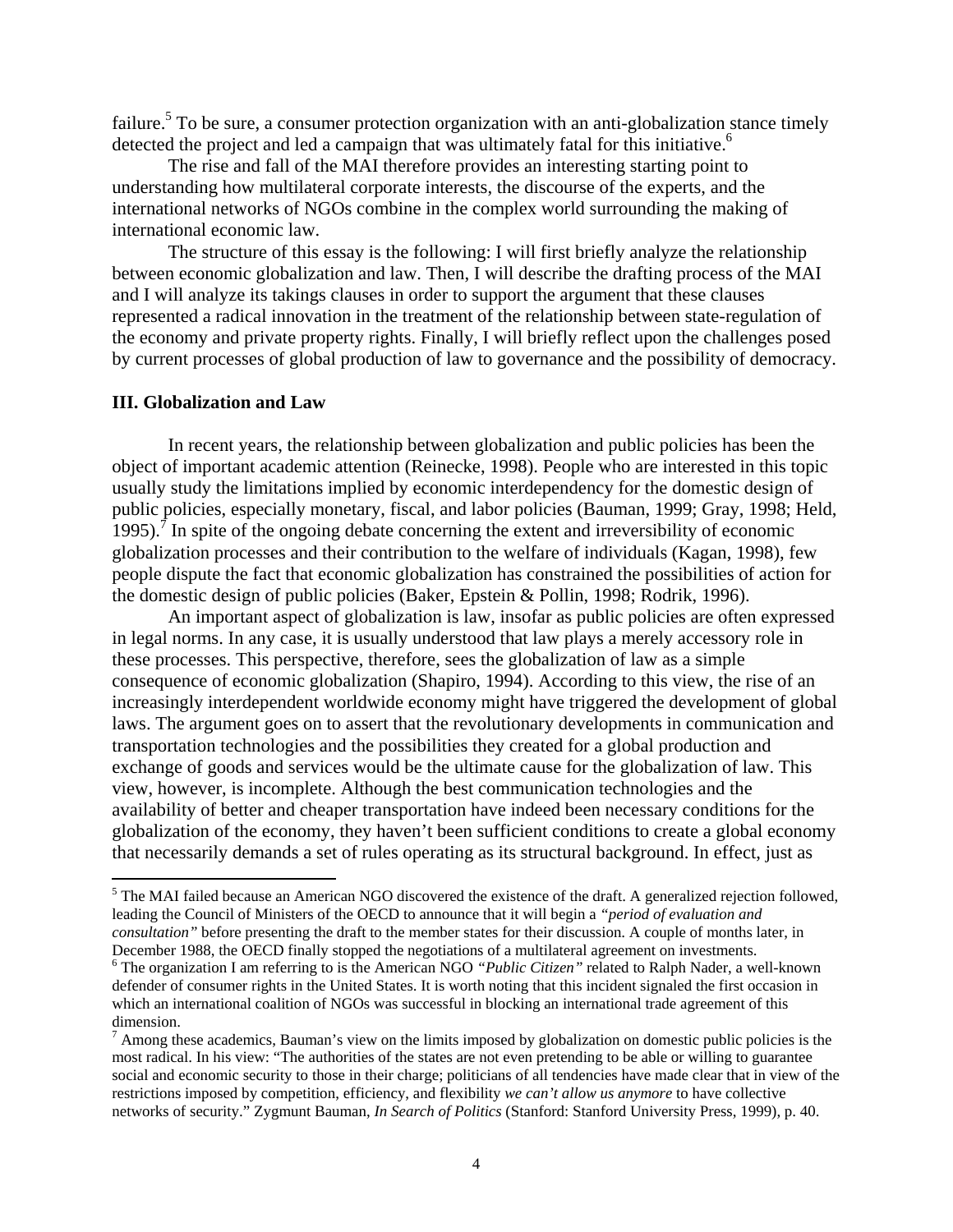law was an important precondition for the development of domestic markets (North, 1990; Williamson, 1985), it has also played an essential role in the development of global markets. Instead of being considered a mere consequence of economic globalization, global law, therefore, must be recognized as one of its facilitating elements.

 The "constitutive" view of law in the introduction of economic globalization is against the common and mistaken notion that globalization is a self-propelled, inexorable, and probably irreversible tendency generated by forces that, in most cases, are beyond human control (Giddens, 1999). $8$  In contrast, I believe that the development of a global economy is far from being irreversible and that it is not the outcome of some sort of natural evolution. Instead, it requires a conscious updating of a structural background of laws and regulations (Gray, 1998). This view of the problem—stemming from the contributions made by Karl Polanyi to economic history a half-century ago—is worthy to be taken into account in times when the inexorability of free market global economy has become a common place for many politicians, public policymakers, and academics. In fact, production and global consumption are now possible thanks to the contributions of a set of legal institutions created in the last decades. These institutions, combined with high development levels of information technologies and improvements in the field of communications, paved the way for the development of an incipient global market.

## **IV. The Demand of Transnational Corporations for an International Structure of Direct Foreign Investment (DFI)**

 In the last decades, transnational industries of developed countries have been relocating a growing number of their production processes in developing countries that offer lower labor costs and less regulated business environments. In addition to the relocation of production processes ("outsourcing"), foreign involvement in industries such as mining, forestry, and fishing has reached high levels that have led Direct Foreign Investment (DFI) to become an important factor in the economic future of almost all developing countries.<sup>9</sup> Many people who highlight the advantages of international trade and investment have celebrated this fact: it will result in the creation of a global division of labor, thereby promoting the productivity of all participating countries.10

 Another element that contributed to higher levels of DFI was the liberalization of trade as such. In effect, the fall of import tariffs and other tariff barriers to trade—a result of four decades of GATT negotiations—substantially contributed to the impressive growth of international trade

<sup>&</sup>lt;sup>8</sup> Just as the classic representation of the operation of markets is the *"invisible hand,"* globalization would be—from this point of view—the result of invisible forces beyond human control.

<sup>&</sup>lt;sup>9</sup> However, the rise in the amount of foreign investment has led to important objections regarding the growing gap between poor and rich nations. This gap is produced by a system where foreign companies raise their profits by paying low salaries to the workers of "host" countries. Others are concerned with the negative impact on the environment produced by growing international trade and investment. In a similar fashion, an awareness has been growing in recent years regarding the dangers of undertaking a "race to the bottom;" that is to say, an offer of worst and worst environmental, health, and labor security standards, which are the product of the competition between poor countries to attract foreign investment through the reduction of those social regulations that have a negative impact on the business environment. In a parallel way, there are also those who pay less attention to the risks of economic globalization, arguing that in spite of all the discourses against globalization almost all countries still have quite autonomous economies. In fact, they show us that even in a country as globalized as the United State, the imports and exports only represent about 12% of the total of the economic product.

<sup>10</sup> *See* Reinicke.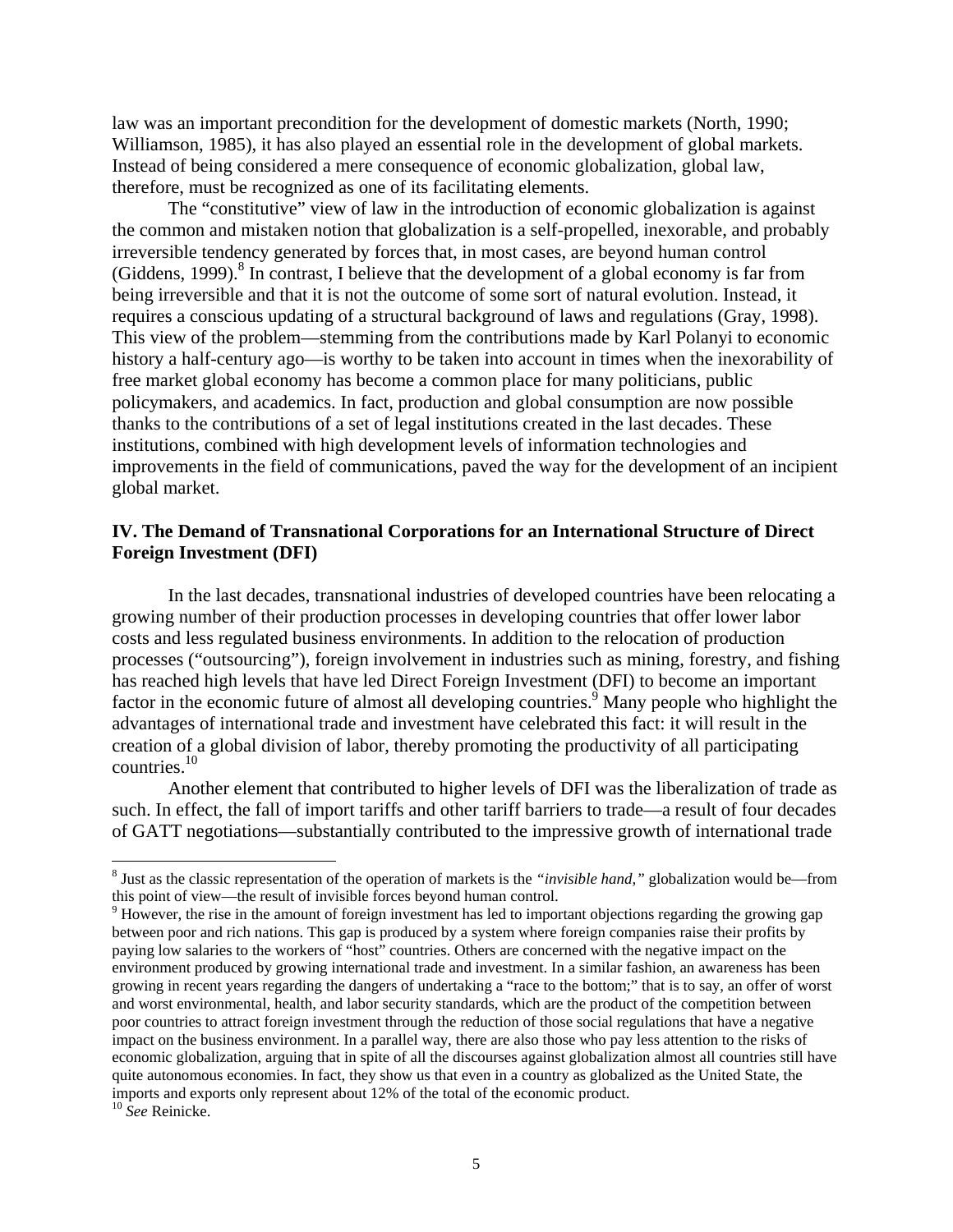by the end of the 1990s. Global competition was consequently accelerated. In this scenario, more and more companies and industries of OECD countries were forced to consider the relocation of part of its manufacturing production to places with lower labor costs and more lenient environmental standards. The argument is that if corporations of richer countries have the same opportunity to produce the majority of their products in the same place and under the same conditions of their counterparts in the Third World, then they will be able both to reduce their production costs and face the challenges of international competition more satisfactorily. A freer trade regime thus made DFI in developing countries more attractive for OECD countries.

 Once the aforementioned technological and political changes led companies of OECD countries to relocate their production processes in other nations, these companies eventually used law to ask for more security and predictability because productive investments—in contrast to short-term capital investments—take a long time. In addition, the huge amounts of capital invested in mining industry, for example, which only produce profits after several years, led foreign investors to put pressure on the host countries to provide higher guarantees. The need for such guarantees arises from the fact that any change in the "rules of the game" that regulate repatriations of profits, labor regulations, environmental standards, etc. represents a threat to these economic interests as real as an unexpected change in the prices of goods or a general economic crisis. However, the difference between this type of fortuitous events and the legal structures governing the rules of foreign investment is that in the latter case it is possible to adopt measures aimed at increasing the degree of predictability. To achieve this goal it is necessary that the new rules become entrenched in the system through legal norms almost impossible to modify such as constitutions or international agreements.

 The most important concern of OECD countries investors in developing countries had historically been the possibility of takings or the "nationalization" of their assets. With these experiences in mind (really traumatic for those who experienced them<sup>11</sup>), foreign investors of the developed world investing in developing countries have demanded the existence of constitutional clauses guaranteeing property rights that would protect them against takings without compensation and the enforcement of these clauses by impartial and independent courts.

 In the last two decades, however, the risk of "pure and simple" takings has considerably diminished, both because the economic thought of developing world political elites now deems "nationalization" to be an inefficient measure from the economic point of view and because current economic circumstances are forcing developing countries to actively seek for foreign investment (and nationalizations would negatively affect the reception of foreign capital, which would be deterred because of previous cases of nationalized foreign companies).

 Although more benign for foreign investment, this new scenario still poses risks for multinational corporations that invest in developing countries. To be sure, there is still a subtler mechanism whereby foreign investors may be partially "expropriated" through governmental regulations aimed at reducing the profits of foreign companies. American specialists have dubbed this phenomenon *"regulatory takings."*

 With this more sophisticated form of taking in mind, the expert OECD negotiators included in the draft of the MAI a provision stipulating the duty of host governments to

 $11$  The so-called "nationalizations" of foreign industries began in the mid-twentieth century and consisted in state authorities taking control of private industries without paying any compensation to their owners or making deferred payments that, in practice, caused huge losses to the former owners. Some of the cases of this phenomenon were the nationalization of American oil companies by the Mexican government in the 1940s and the nationalization of American copper companies by Chilean authorities in the period from 1967 to 1972.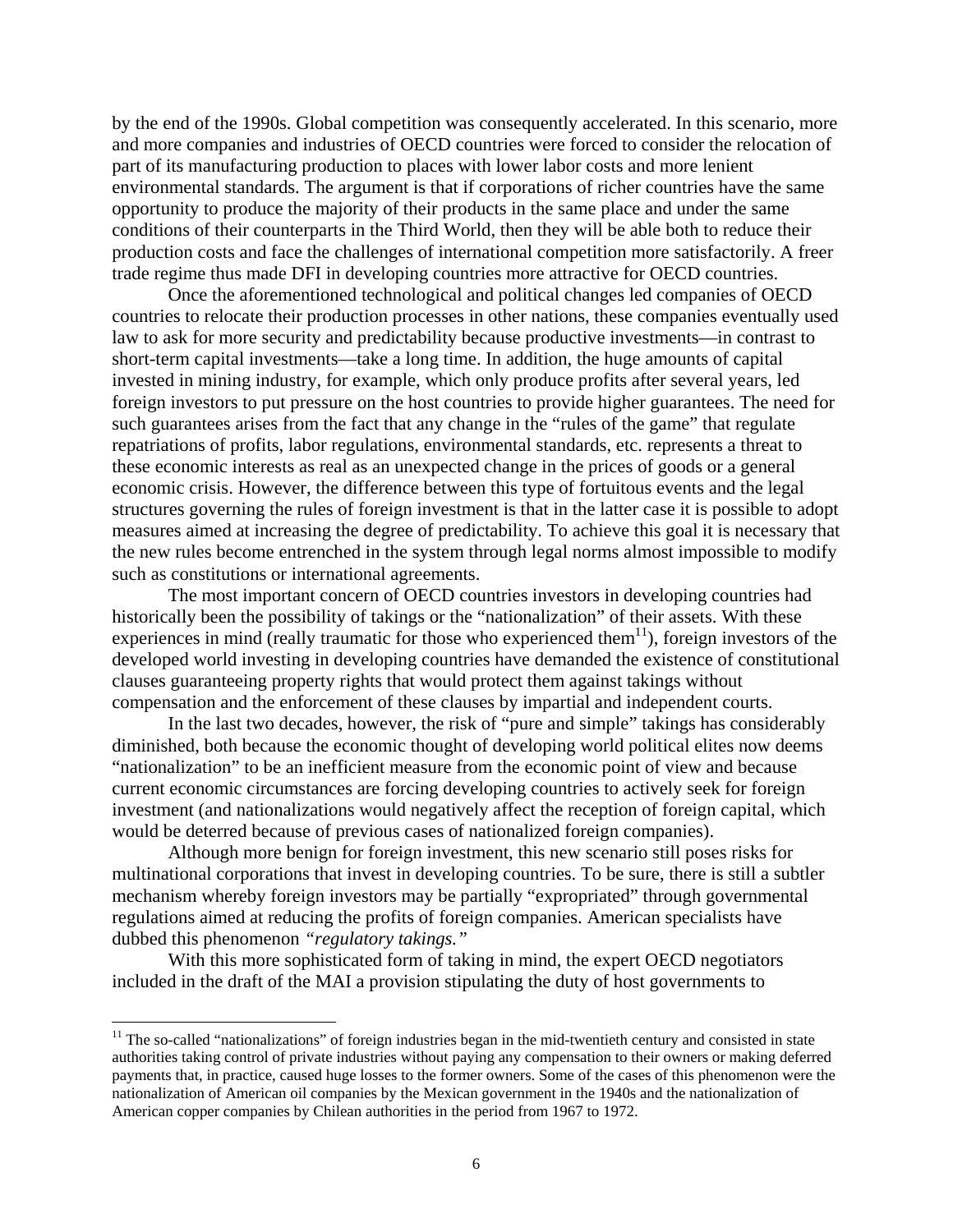compensate foreign investors whenever governmental regulations would lead to *"regulatory takings."*

#### **V. Property Rights and "Regulatory Takings"**

 $\overline{a}$ 

 The concept of regulatory taking refers to the expropriation effects of measures aimed at regulating private property. Whereas a traditional government confiscation physically deprives the owner of her ownership, a *regulatory taking* is a de facto expropriation through a regulation that substantially reduces or eliminates the value of property. An example of a regulatory taking that is often mentioned is the case of land-use regulation that prohibits the development of some piece of land in order to protect the environment. This type of regulation may lead to a substantial reduction of the economic value of property. Those who support this view argue that in this type of situations law should treat the regulation as the functional equivalent of confiscation. This argument, however, has often been opposed with the view that, since the rise of modern constitutionalism, the obligation to compensate for government takings is just applicable to confiscations and open takings; that is to say, in cases where public authorities physically deprived an owner of her property.

 In 1922, however, the Supreme Court of the United States held for the first time—in Justice Holmes' words—that "if the regulation goes too far" it might become a taking of private property that must be compensated.<sup>12</sup> After the New Deal, however, American courts almost abandoned this doctrine and left the decision to compensate those who had been affected by a regulation to the discretion of federal and state legislatures. In fact, these courts almost never ruled that the regulation at stake had gone "too far" to require the compensation of the owners of the property negatively affected by the regulation.<sup>13</sup>

 In spite of the oblivion that covered regulatory takings after the New Deal, since the beginning of the 1980s and the Reagan years this doctrine became the object of much attention in legal and political debates thanks to aggressive campaigns to revive the old *"regulatory takings"* doctrine launched by neo-liberal academics14 and pro-market organizations such as the Pacific Legal Foundation.<sup>15</sup> These efforts led to two decisions in which the Supreme Court seemed to be

<sup>12</sup> The case *Pennsylvania Coal Co. v. Mahon*, 260 U.S. 393 (1922), involved a suit of a mining company against the constitutionality of a state statute prohibiting the extraction of coal from the soil of urban areas for public security reasons.

<sup>13</sup> *See* Robert Meltz, Dwight H. Merriam & Richard M. Frank, *The Takings Issue: Constitutional Limits on Land Use Control and Environmental Regulation* (Washington, D.C.: Island Press, 1999). In addition to the United States, other countries have also had to deal with the problem of regulatory takings. For example, the 1980 Chilean Constitution established a strong constitutional protection of property rights, including the duty to compensate in case of regulatory takings. Another interesting case is Canada, which rejected the introduction of the right to private property in its Bill of Rights because of the fear that the new "judicial review" power of the Supreme Court could lead to the preeminence of economic rights over the decisions of democratically elected governmental bodies. Similarly, European countries don't have a protection of property rights against *"regulatory takings."* <sup>14</sup> The set of academic defenses of the constitutional and philosophical value of demanding compensation from the

government in case its regulations of the uses of property have a negative impact on the value of property was initiated by Siegan (1980), and then Epstein (1985), Paul (1987), Macedo (1987), Fischel (1996), among others.<br><sup>15</sup> The Pacific Legal Foundation is a non-profit organization located in Sacramento, California, that advocate

defense of property rights. Since the beginning of the 1980s, this foundation has been involved in the support, financing, and legal advise to owners affected by environmental protection, health, labor security, and rent control regulations.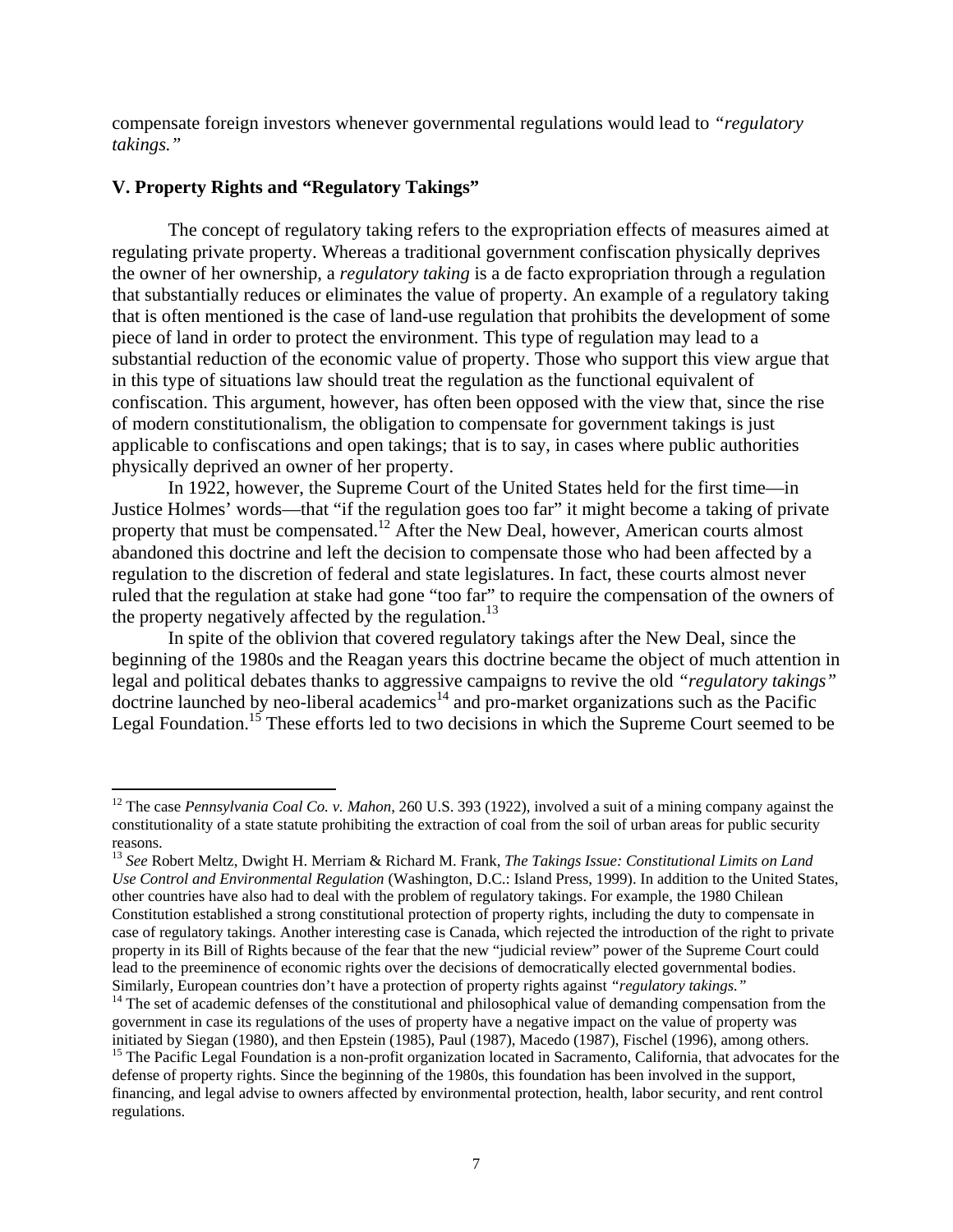modifying its half-century-old doctrine on these matters.16 Despite these decisions—which seemed to suggest that the Court will begin to supervise the expropriation effects of the governmental regulation of property—the reintroduction of administrative takings to American constitutional law never really happened. Defenders of property rights were therefore convinced that it was necessary to amend the US Constitution in order to obligate the government to compensate whenever property-use regulations would substantially reduce the economic value of property. The opportunity for this amendment came in 1994 when the Republicans introduced in Congress their "Contract With America," which included a provision regarding regulatory takings. This provision forced the government to compensate when its regulations reduced in 70% or more the previous value of the affected property. When the "Contract With America" failed, the defenders of property rights kept waiting for the Supreme Court to overrule its doctrine supporting governmental regulation of the uses of private property.<sup>17</sup>

 The political context supporting the concept of regulatory takings may be illustrated by an editorial note of a Chilean newspaper—known for its defense of neo-liberal thought—that reveals what is at stake for those who support this concept. *El Mercurio*, a newspaper from Santiago, Chile, published in 1993 the following editorial note relating to the threats to private property in the post-cold war world:

*"… In our days, the risk to free market posed by Socialism is not in the ghost of takings—for state control of the means of production has lost its popularity everywhere in the world—but in the control of private companies through regulation. In short, Socialism now wants to control private property through the less criticized notion of regulation because it can't anymore deprive owners of the property over their assets."* <sup>18</sup>

 Those who advocate the protection of property rights from the political process through the constitutionalization of a right to private property have used different logics in their arguments. Some of them defend the supremacy of private property over democratic decisions with the argument that property is a "natural" and pre-political right granted by God or reason to humanity (Locke, 1975; Nozick, 1974; Epstein, 1985). Theories that see property as a natural right defend its constitutional protection against threats posed by democratic decisions. Others don't view property as a natural right, but they accept the need to constitutionally protect property based on utilitarian arguments. There are also others who—in spite of viewing private property as a natural right—oppose the constitutionalization of property because this strategy might be counterproductive (Span, 1998).

 On the other side of the debate on the nature of property rights and their constitutional status, there is a set of theories that attack the notion of a preeminence of property rights over democratic governance. For some people, the right to private property is fundamentally different to other civil and political rights such as free speech or the right not to be tortured. Instead of being a natural and pre-political right, the right to property is deemed to be a conventional

1

<sup>&</sup>lt;sup>16</sup> The decisions of the US Supreme Court that were especially exciting for those who defended property rights in "regulatory takings" cases were the following: First English Evangelical Lutheran Church of Glendale v. Los Angeles County, 482 U.S. 304 (1987); Nollan v. California Coastal Commission, 483 U.S. 825 (1987); and Lucas v. South Carolina Coastal Council, 505 U.S. 1003 (1992).

<sup>17</sup> A point of view that is skeptical of this possibility may be found in the work of Professor Joseph Sax (1995). 18 *See El Mercurio*, Santiago, Chile, November 10, 1993, p. 3.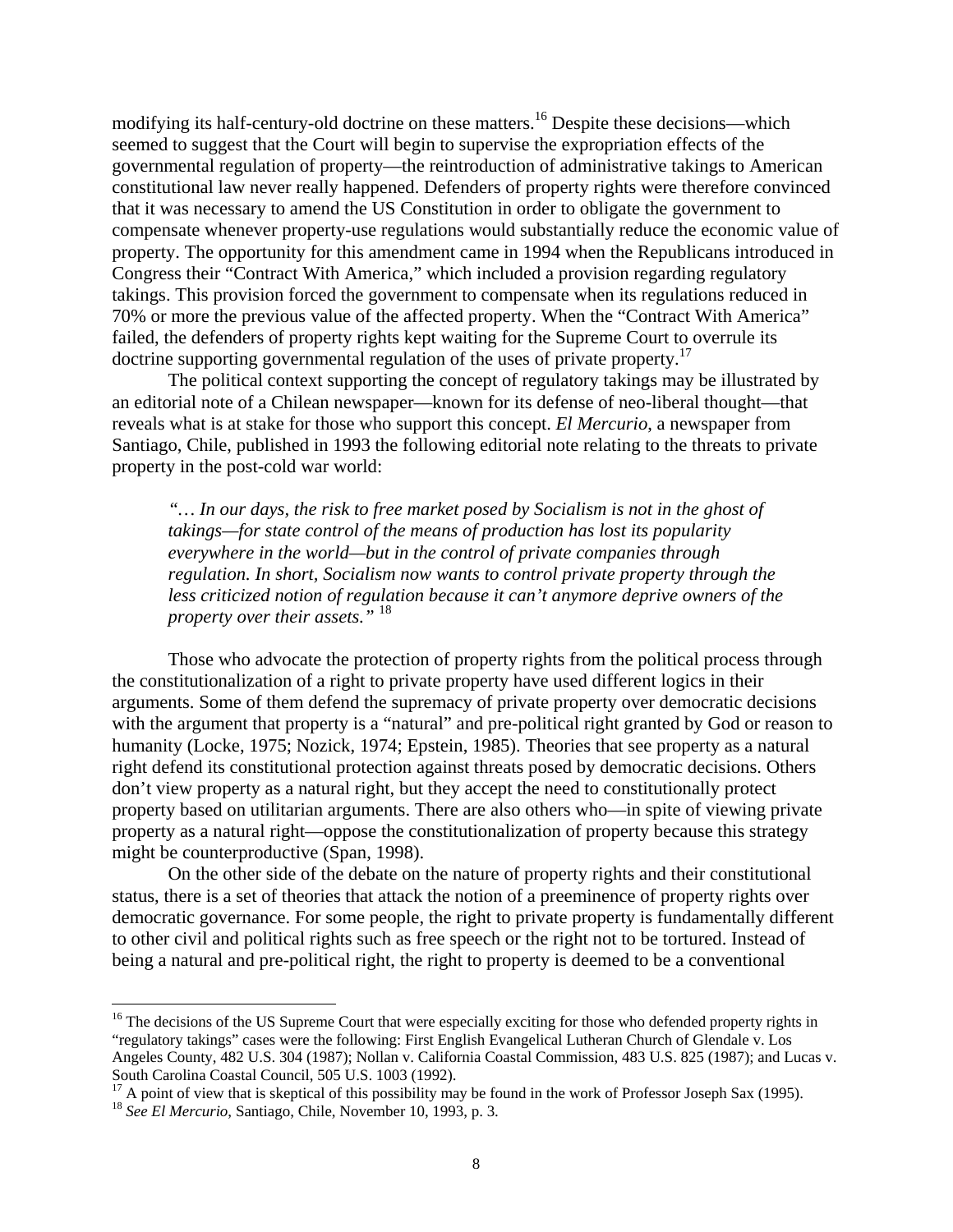mechanism created to advance social progress. Other authors criticize the "untouchable" status of the current distribution of property, while they admit the existence of a general right to have property as a condition for human progress (Waldron, 1988; Nedelsky, 1982). A more radical critique argues that Constitutionalism has historically been the expression of proprietary classes' fear to democracy and, thus, they assert that democracy and private property are inherently in conflict (McPherson, 1979).

 Finally, there is a more pragmatic point of view that sees an incompatibility between the notion of regulatory takings, modern industrialized democracies, and a rising demand for regulation in matters such as environmental protection and labor security (Sax, 1995). These commentators note that if the logic of the argument for a strict protection of property rights were to be thoroughly pursued, it would be even possible to reach the absurd conclusion that even taxation is a taking in which the affected person is not compensated! (Especially in the case of progressive taxation.) They argue that this absurd result turns the notion of *regulatory takings* itself into an impossibility.

 The debate on the legitimacy of regulatory takings makes evident that the adoption of a position on this matter necessarily involves a reflection about what private property is. According to Carol Rose, the incoherence of the debate on administrative takings is due to the fact that:

*"…The takings issue masks a logically prior question of some difficulty: that is, in order to say when governmental action 'takes' someone's property, we must have some idea about what rights are included in property in the first place."* <sup>19</sup>

 In addition, the complexity of the problems that arise from the regulatory takings issue stems from the fact that while fundamental rights such as the right to free association or religious liberty are not related to the scarcity of resources (it is presumed that the exercise of rights such as freedom of religion or the right to travel is not an obstacle for the exercise of these same rights by others), in the case of property rights scarcity of resources has always meant that these rights are more restricted. The following example, taken from the American experience, may be useful to analyze the tensions involved in this problem.

 In the 1970s, the US Congress enacted the Endangered Species Act in order to protect native wildlife. The implementation of this statute constantly requires the enactment of administrative orders prohibiting those uses of the land that may destroy the habitat of endangered species. This type of regulations may produce a sudden (and sometimes total) reduction of the economic value of the land owned by certain people. The affected individuals typically claim that they are the only ones to bear the burden of a social benefit, which, in this case, is the preservation of an endangered species. They add that their land is now being regulated precisely because it was not previously exploited and, therefore, did not play any part in causing the threats to the species now under protection. This—they insist with some bitterness—produces the paradox that in spite of not having contributed to create the problem, they now have to bear the entire burden of keeping alive the endangered species, which, in their view, is highly unfair. Those who defend the notion of regulatory takings think that what would be fair would be to share the cost of the protective measure between all the beneficiaries of the

<sup>&</sup>lt;sup>19</sup> See Carol Rose, "Takings' and the Practices of Property: Property as Wealth, Property as 'Propriety'," in *Property and Persuasion: Essays on the History, Theory, and Rhetoric of Ownership* (Boulder: Westview Press, 1994), p. 49.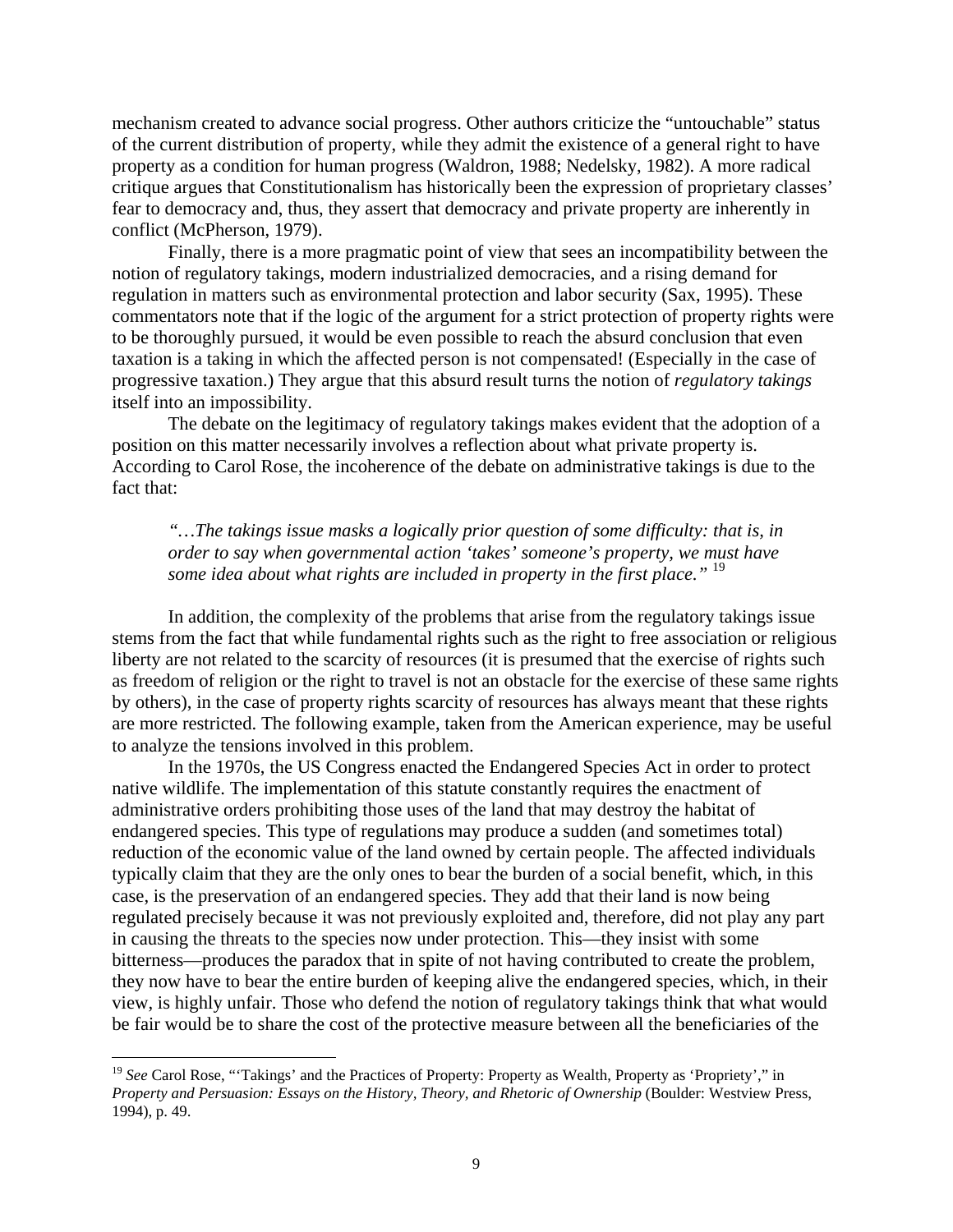regulation. This would be achieved by taxing every member of the community and by paying compensation to the affected individuals, as it happens with any regular taking. They argue that treating a regulatory taking in identical form to a regular taking is the only way to take property rights seriously.

 The problem with this argument, however, is that even if justice issues are deemed to be of the highest importance in regulatory takings cases, an important number of questions will go unanswered. For example, is the government always obligated to compensate—based on justice considerations—those owners negatively affected when the regulation reduces the value of their assets, or when the regulations reduce the value of their private assets, or only when the impact of the regulations reach a threshold—say of 75% of the market value of the regulated property?

 This brief summary of the problems implied by the notion of regulatory takings makes evident that this legal field is insidiously complex.

## **VI. The Provisions of the MAI on "Regulatory Takings"**

 In the previous section of the essay, I noted the complexity of the problem of regulatory takings. The issue is so complex that the US Supreme Court hasn't been able to come up with a coherent doctrine able to achieve a balance between individual justice and collective rights to self-determination.<sup>20</sup> Despite this complexity, the rules of the MAI on the protection of foreign investors are short and clear: the OECD group adopted an extreme version of the regulatory takings doctrine, so radical that any of the member states has individually applied it. This section of the essay seeks to show the plausibility of this assertion.

 In Chapter IV, under the "Investment Protection" Section, the paragraph "Expropriation and Compensation" says the following:

"Art. 2.1 A *Contracting Party shall not expropriate or nationalize directly or indirectly an investment in its territory of an investor of another Contracting Party or take any measure or measures having equivalent effect (hereinafter referred to as 'expropriation') 21 except:* 

 *a) for a purpose which is in the public interest,* 

 *b) on a non discriminatory basis,* 

 *c) in accordance with due process of law, and* 

*d) accompanied by payment of prompt, adequate and effective compensation in accordance with Articles 2.2 to 2.5 below*.

Art. 2.2 *Compensation shall be paid without delay*.

Art. 2.3 *Compensation shall be equivalent to the fair market value of the expropriated investment immediately before the expropriation occurred. The fair market value shall not reflect any change in value occurring because the expropriation had become publicly known earlier.*

Art. 2.4 *Compensation shall be fully realizable and freely transferable*.

1

<sup>&</sup>lt;sup>20</sup> Andrea Peterson—an expert in property rights—has called this field of law "the most confuse of American constitutional law." *See* Andrea Peterson, \_\_\_.<sup>21</sup> The emphasis is mine.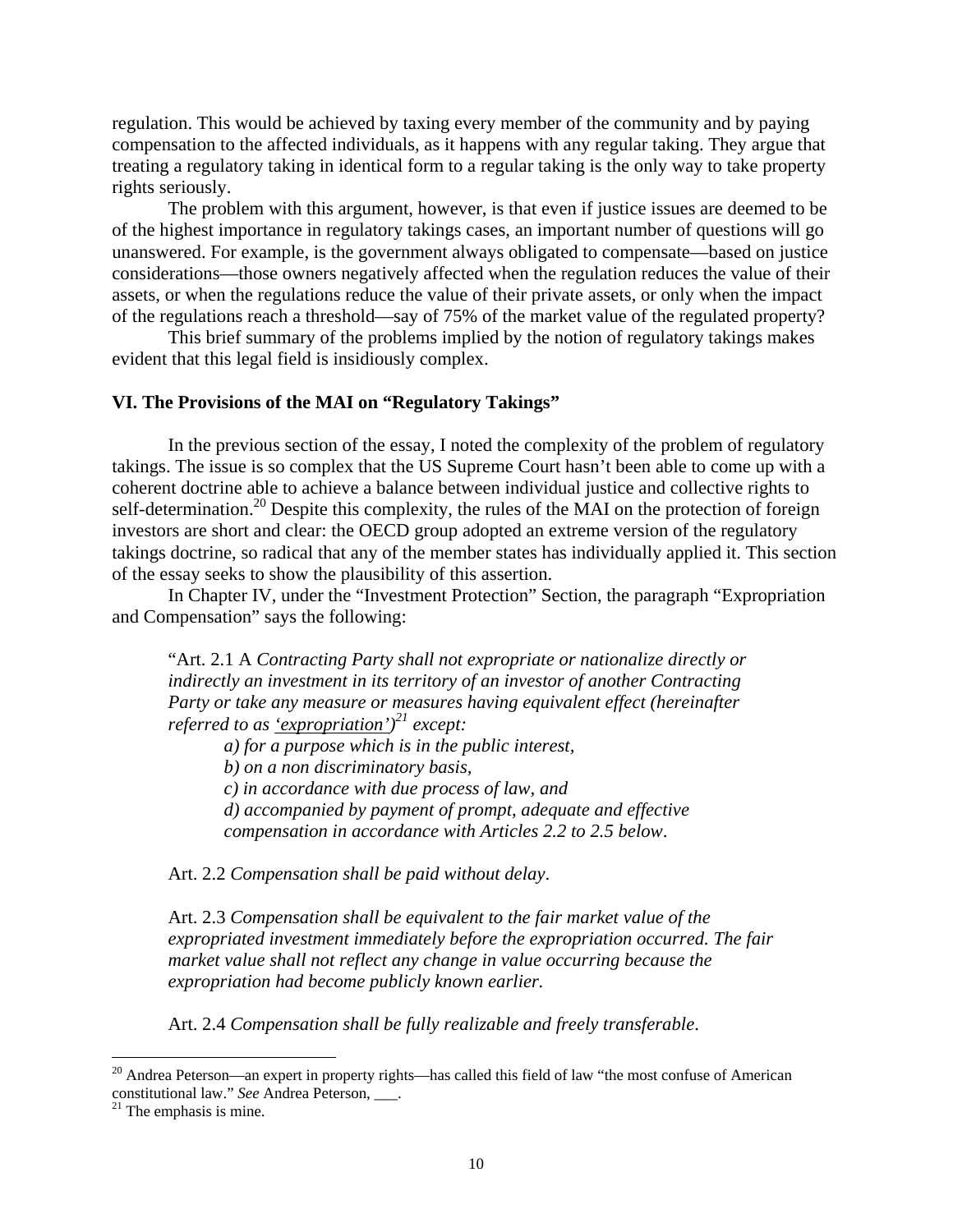Art. 2.5 *Compensation shall include interest at a commercial rate established on a market basis for the currency of payment from the date of expropriation until the date of actual payment.* 

Art. 2.6 *Due process of law includes, in particular, the right of an investor of a Contracting Party which claims to be affected by expropriation by another Contracting Party to prompt review of its case, including the valuation of its investment and the payment of compensation in accordance with the provisions of this article, by a judicial authority or another competent and independent authority of the latter Contracting Party."* 

The definition of expropriation established by the MAI in Article 2.1 was extremely wide, because it included "any measure or measures having equivalent effect" to expropriation. This is precisely the view of those who defend the notion of regulatory takings.

 In Chapter VIII, the MAI added to the protection of foreign investment against regulatory takings an additional clause protecting foreign investors against "expropriatory taxation." In effect, under the title "Taxation" this clause required host governments to compensate foreign investors whenever they were taxed with "expropriatory taxes." The clause text was the following:

"1. *Nothing in this Agreement shall apply to taxation measures except as expressly provided in paragraphs 2 to 5 below.* 2. *(Expropriation) shall apply to taxation measures."*

The text of the MAI was accompanied by a document called "Commentary to the MAI Negotiating Text," aimed at clarifying the key concepts established in the agreement. In the section of this document dealing with the clauses on expropriation and compensation, the negotiators repeated (in case there were still doubts) that these clauses covered *"any measure or measures having equivalent effect to expropriation…"* In addition, in the commentaries the negotiators informed that:

"*One delegation proposed additional text on blocking, freezing, sequestration or any similar measures having expropriatory effect. After discussion, it was agreed that these concerns were already addressed: temporary actions, when ended, would result in restitution of property, and, any unlawful aspects of the temporary measure could give rise to damages for breach of other articles, such as Article 1. Should the measures take on a permanent expropriatory character, they would, (i) if lawful, be subject to Article 2..."* 

 In addition to these rules, the MAI negotiators agreed to extend the protection of foreign investment against regular and regulatory takings to investments constituted before the MAI. In view of the extension of the protection to the property rights of foreign investors established in the MAI, the drafters of the provisions on taxation were forced to add an "interpretive note" that reads as follows: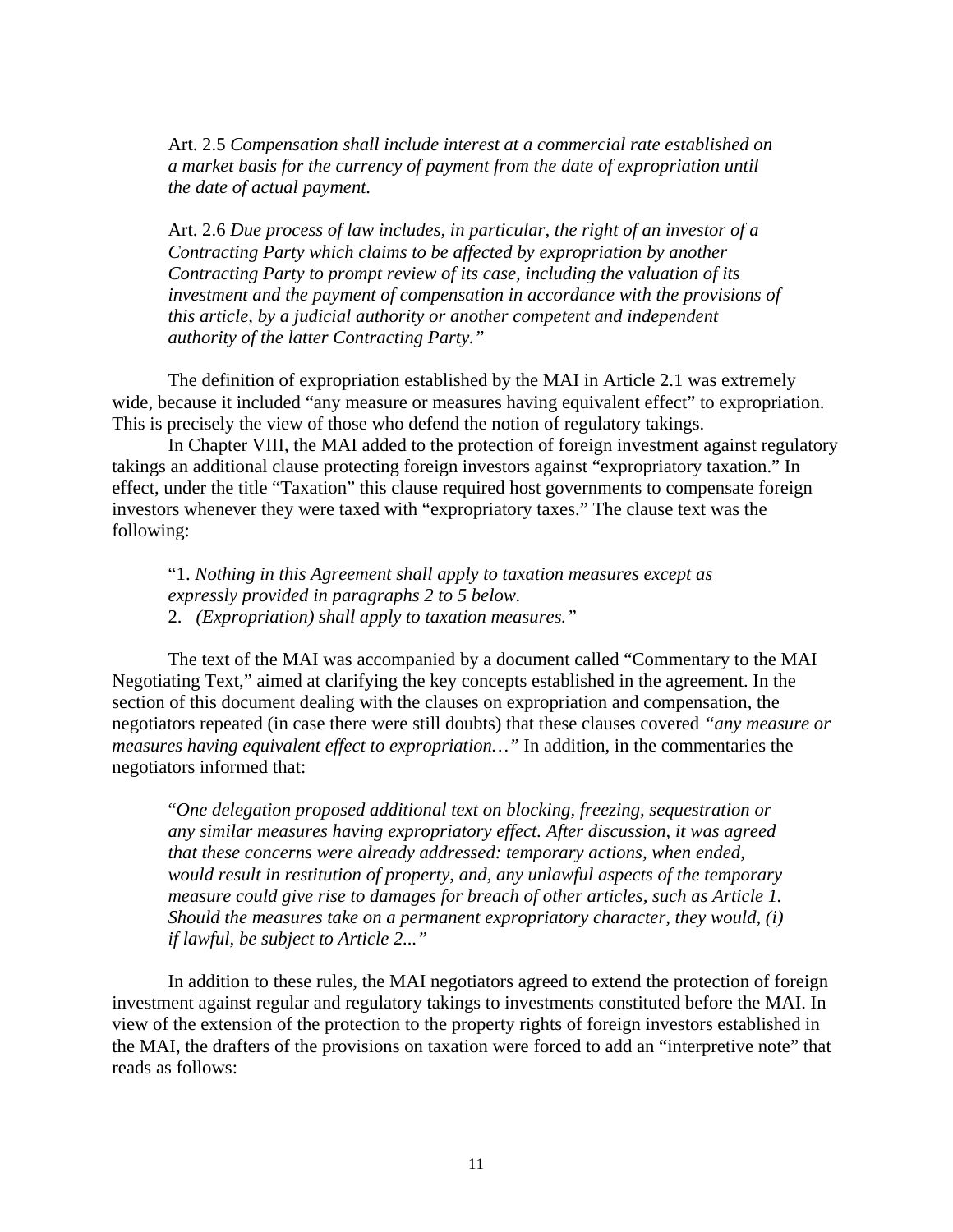"*MAI Parties understand that no taxation measures of the Parties effective at the time of signature of the Agreement could be considered expropriatory or having the equivalent effect of expropriation."*

This caveat, however, was not shared by all delegations, as the Commentaries continue to say: "*Some delegations were not in a position to associate themselves with such a statement."* 

 In this section of the essay I have quoted certain clauses of the MAI relating to the issue of expropriation because I think they speak for themselves. The first interesting aspect of these clauses is their radical treatment of the protection of the property rights of foreign investors. In my view, this radicalism is clear in light of the previous sections of the essay, where I shown the reticence of OECD states to accept the compensation for "regulatory takings" and the complexity of this topic.

 The second interesting aspect of these clauses is the abrupt equivalence they draw between traditional, physical, taking of private property by the government and *"any measure or measures having equivalent effect."* Any academic or lawyer in the field of American constitutional law, would immediately identify this language as belonging to the regulatory takings doctrine held by those who defend the need to compensate those who are negatively affected by administrative regulations.

 The inclusion of taxation as a possible expropriatory measure equivalent to expropriation is also an interesting aspect of these clauses. Constitutions that include this type of rules are indeed very rare. In fact, I have only located something similar in the 1980 Chilean Constitution, which includes a prohibition against "expropriatory taxation."

 Finally, another interesting issue is the use of American legal jargon in the drafting of the MAI. This suggests that the key aspects of these clauses were drafted by American lawyers acquainted with the legal debate on regulatory takings in the United States.

 In this section of the essay I have shown the radicalism of the proposals included in the MAI. In the following section, I will discuss the implications of this episode for the production of global law.

## **VII. The Limits of Democratic Governance at a Global Scale**

 As I explained in the previous section, American defenders of the idea that regulatory takings must be compensated in the same measure that regular takings used both the judicial which up to now hasn't been effective—and the legislative (through lobbying Republican congressmen who prepared the "Contract With America") paths without any success. A short while after the failure to transform into a statute or constitutional amendment the expropriation clauses of the "Contract With America," this doctrine was included in the draft of an international agreement of global reach—the MAI. This suggests that the same groups that tried to introduce these clauses into American law saw the possibility to use the international spaces of legislative production as an alternative way to achieve in the international context what failed at the domestic level.

 In this sense, the MAI episode illustrates a set of phenomena that seem to be configuring the current system of legislative politics formation at a global scale: that is, the preeminent role of experts (evinced in the official presentation of the MAI, which underlined that it had been drafted by "panels of experts" of the OECD), the secret character of the deliberations that precede the drafting of the agreements (also evinced in the case of the MAI, insofar as the OECD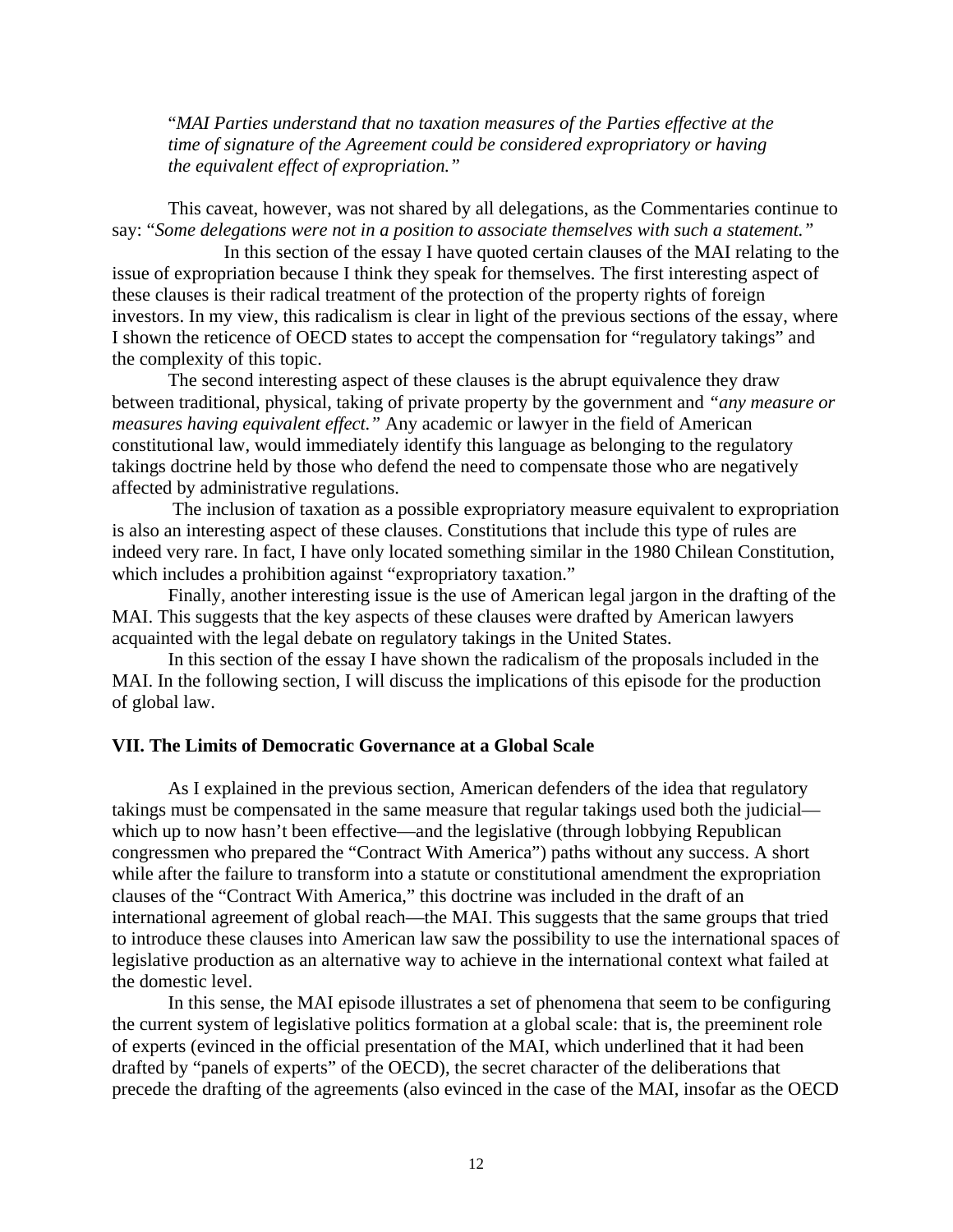central offices in Paris are not even willing to disclose the names, profession, or nationality of the experts who participated in the drafting of the agreement),<sup>22</sup> the possibility of existence of global lobbying actions, and the possible distortion of all this in the configuration of the rules that are definitively adopted.

 The MAI experience also suggests that the rising tendency—predominating in modern democracies—of domestic legislative processes to become discussions between "experts" who negotiate between them in a more or less confidential fashion, without or with very scant participation of the public or its representatives, is adopting a more accentuated shape in legislative processes at a global level. We can also expect that the rise in the number of issues falling under the orbit of global legislation will lead domestic private interests to increasingly lobby the experts in charge of the production of global law. In this sense, the lack of equal access to lobbying that characterizes democracies at the domestic level is heightened in the case of global legislation.

 These problems in the global production of law are just an additional instance of the more and more restricted field of democratic governance effectively exercised by the citizens, in an era in which we have accepted the delegation of decision-making power to central banks (in issues regarding the adoption of decisions related to monetary and exchange policies) and constitutional courts (in issues regarding the constitutional legitimacy of regular legislation). In effect, the compounded effect of decisions left to macroeconomists of central banks, to judges, or to the "experts" of international organizations, has substantially reduced the reach of what is actually decided by the citizenry. This leads to the paradox that it is precisely when democracy as a political system has developed its maximum scope—after the so-called "third wave of democratization" (Diamond and Linz, 1996)—the issues that, in practice, are decided by citizens or their representatives are fewer and fewer. Thus, while there are an increasing number of democracies in the world, "democracy" has become less democratic.

#### **Conclusion**

 $\overline{a}$ 

 The discrepancy between the domestic rules of OECD countries governing the compensation to be paid in expropriation cases and the provisions of the MAI shows the distortion caused by current practices of production of international economic law. It is worth highlighting, more specifically, the dangers involved in trusting the making of these norms to closed groups of experts acting with secrecy.

 The MAI experience suggests that the mechanisms that are currently used in the design of the legal framework of economic globalization are subjected to the effects of the so-called "democratic deficit." This phenomenon—which became the focus of much attention in Europe when the bureaucracy of the European Union was criticized for its lack of accountability—seems to be playing a more decisive role in the case of multilateral agreements such as the MAI. The democratic deficits in the production of global law might be possibly due to the fact that the current systems of representation at the international level are inadequate for the contexts in which they have to operate. In effect, although in strict terms the formal mechanisms of representation at the international level are still working (because once the international treaties and agreements are adopted the legislatures still need to ratify what was approved by the heads of state), it is usual that, in practice, governments (especially those of developing countries) present these agreements as a sort of *fait accompli* that cannot be repealed. This is perhaps why

 $22$  I got this answer from the OECD authorities in Paris.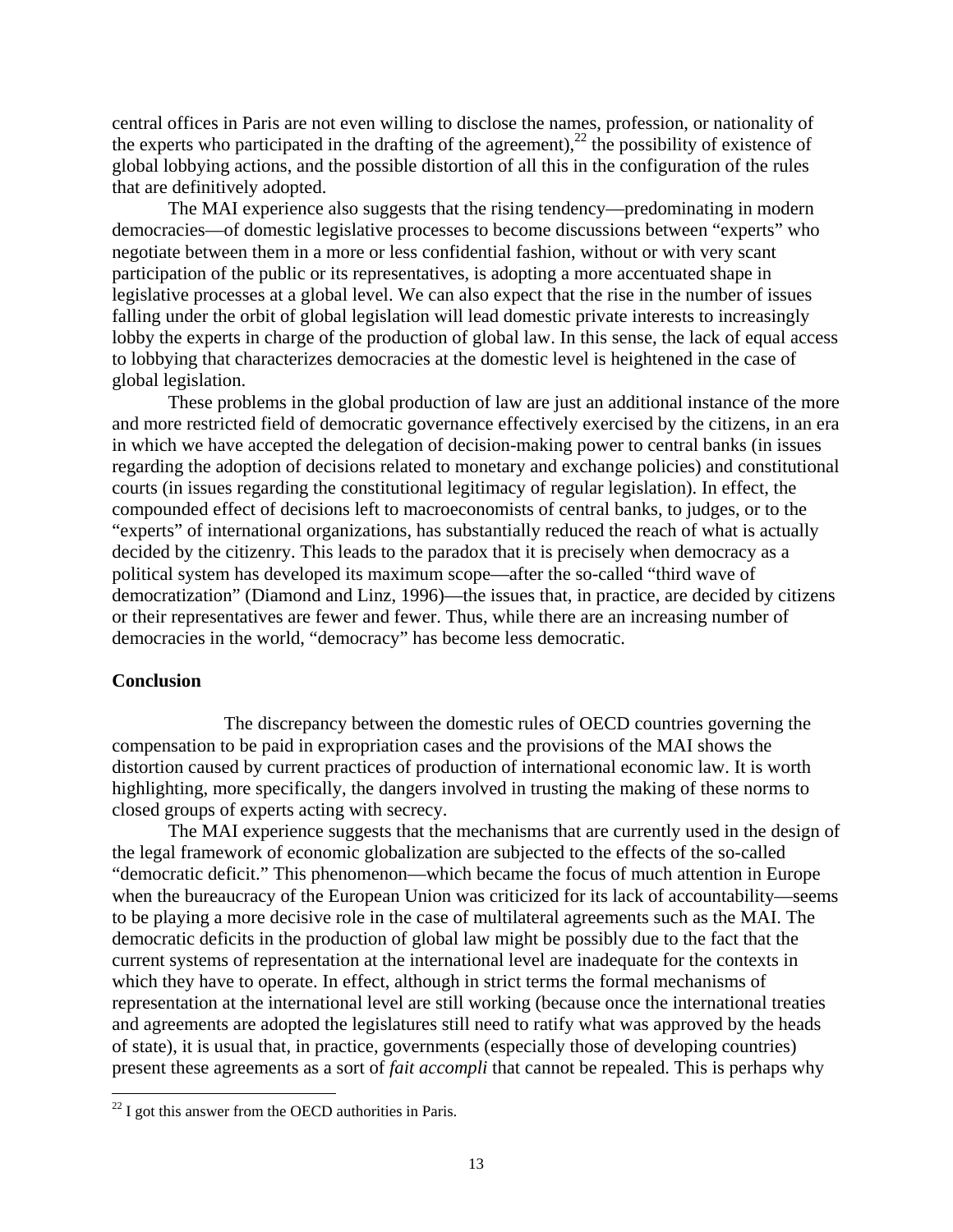even though the classic mechanisms of political representation are still currently operating, the rules of the new global economy are seen more and more as the product of secret negotiations conducted by obscure bureaucrats who lack enough democratic legitimacy.

 This gives rise to the question whether our current democratic institutions—designed more than two centuries ago—are capable to extend the citizen control that characterizes domestic democracies to the global production of economic rules. To be sure, the fact that classic and modern democratic theories were developed with the existence of autonomous nation-states in mind, which will occasionally join other nations via international treaties, suggests that these theories need to be modified in order to be able to come to terms with a scenario characterized by a constant discussion of multilateral agreements of high technical complexity. In sum, what this is all about is to try to think seriously how to structure the production of global law so that democratic and participatory values have a real expression in that field. If, on the contrary, we leave things as they now are, we might have to confront one of the following problems: a) the production of global economic rules might be eventually deemed to be illegitimate by the majority of the population of the nations affected by these rules; b) the adoption of global economic rules that illegitimately favors the individual interests of entities with bigger economic or cultural capital, or that are more akin to the "epistemic communities" (Haas, 1985) that actually dominate the international economic organizations participating in the production of global legislation; and c) the loss of time and energy of legions of diplomats, academics, and officials of international organizations, in cases when civil society—as it happened with the MAI—notices the adoption of highly controversial agreements that are very difficult to justify and makes them fail.

 For these reasons, it seems to me that the MAI episode suggests that the recent calls of political academics such as David Held and Philippe Schmitter to begin the construction of a sort of democratic cosmopolitan rule of law are well founded.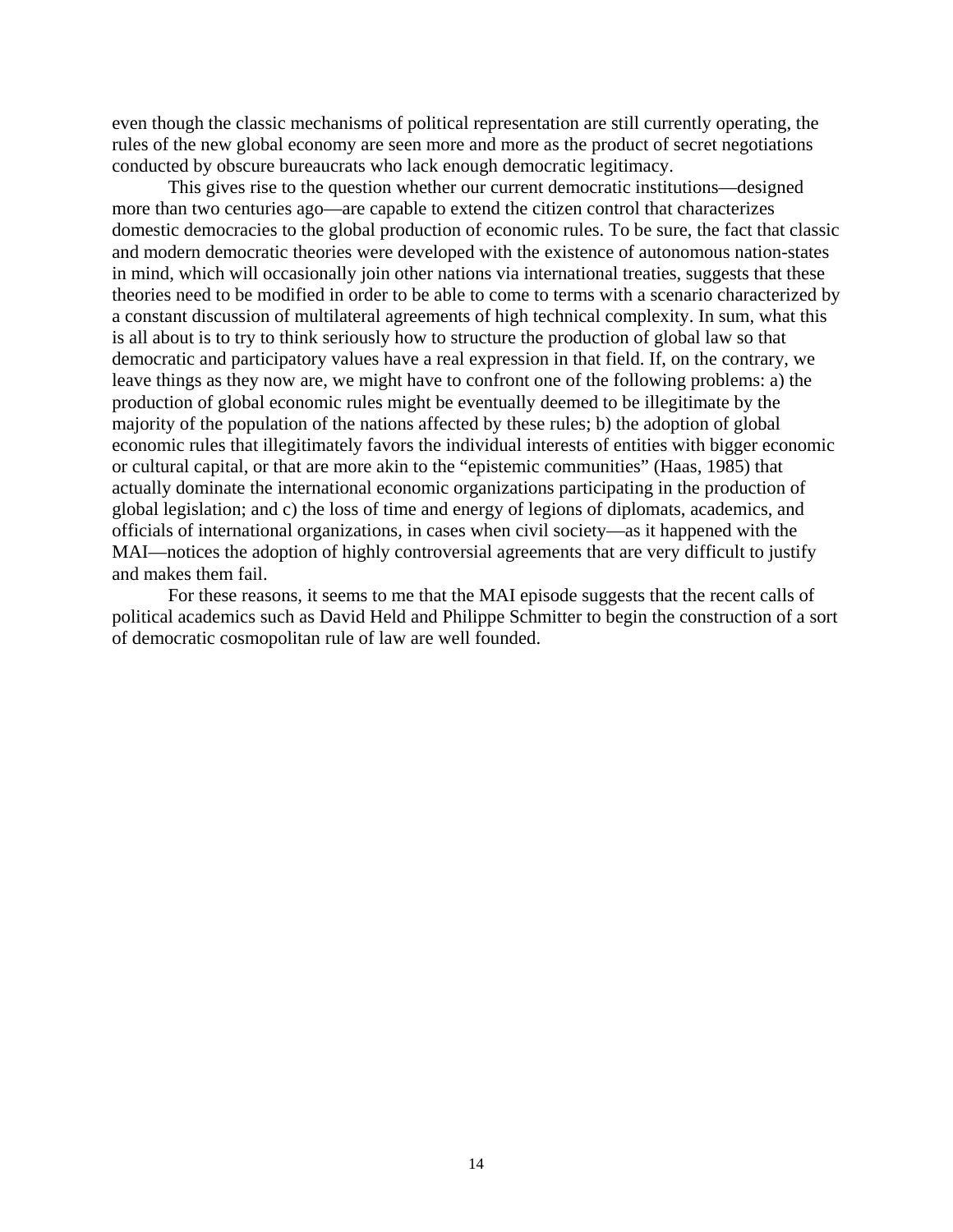# **BIBLIOGRAPHY**

Ackerman, Bruce. *Private Property and the Constitution* (Yale University Press, 1979). Bauman, Zygmunt. *In Search of Politics'* (Stanford: Stanford University Press, 1999) Baker, Dean et al. *Globalization and Progressive Economic Policy* (Cambridge: Cambridge University Press, 1998).

Becker, Lawrence. *Property Rights: Philosophic Foundations* (Routledge & Kegan, 1977). Epstein, Richard. *Takings: Private Property and the Power of Eminent Domain* (University of Chicago Press, 1985).

Fischel, William. *Regulatory Takings: Law, Politics and Economics* (Harvard University Press, 1996).

Gray, John. *False Dawn: The Delusions of Global Capitalism* (London: Granta Publications, 1998)

David Held. *Democracy and the Global Order: From the Modern State to Cosmopolitan Governance* (Stanford: Stanford University Press, 1995)

Locke, John. *Two Treatises of Government* (1690). Edited by Peter Laslett (New York: Mentor, 1960)

Macedo, Stephen. *The New Right v. The Constitution* (Washington, D.C.: The Cato Institute, 1987).

Macpherson, C.B. *Property*

Meltz, Robert, Merriam & Frank, *The Takings Issue: Constitutional Limits on Land Use Control and Environmental Regulation* (Washington D.C.: Island Press, 1999).

Michelman, Frank. 'Takings' in *Columbia Law Review* (1988) 88:1600-1629.

Munzer, Stephen. *A Theory of Property* (Cambridge University Press, 1990)

North, Douglass. *Institutions, Institutional Change and Economic Performance* (New York: Cambridge University Press, 1990)

Nedelsky, Jennifer. *Private Property and the Limits of American Constitutionalism: The* 

*Madisonian Framwork and its Legacy* (Chicago: The University of Chicago Press, 1990).

Nozick, Robert, *Anarchy, State, and Utopia* (Cambridge, MA.: Harvard University Press, 1974) Paul, Ellen Frankel. *Property Rights and Eminent Domain* (Transaction, 1987).

Peterson, Andrea \*\*\*\*\*

Polanyi, Karl. *The Great Transformation: The Political and Economic Origins of our Time* (Boston: Beacon Press, 1944)

Radin, Margaret Jane. "Residential Rent Control." *Philosophy and Public Affairs* (1986) 15:350 Reinicke, Wolfgang. *Global Public Policy: Governing Without Government?* (Washington, D.C.: The Brookings Institution Press, 1998)

Rose, Carol. "'Takings' and the Practices of Property: Property as Wealth, Property as 'Propriety'", in *Property and Persuasion: Essays on the History, Theory, and Rhetoric of* 

*Ownership* (Boulder. CO.: Westview Press, 1994)

Rodrick, Dani. *Has Globalization Gone Too Far ?* (Washington D.C.: Institute for International Economics, 1996)

Sax, Joseph. "Takings and the Police Power." *Yale Law Journal* (1964) 74: 36.

Sax, Joseph. "Takings, Private property and Public Rights." *Yale Law Journal* (1971) 81:149 Treanor, William Michael. "The origins and Original Significance of the Just Compensation Clause of the Fifth Amendment." *Yale Law Journal* 94:694-716